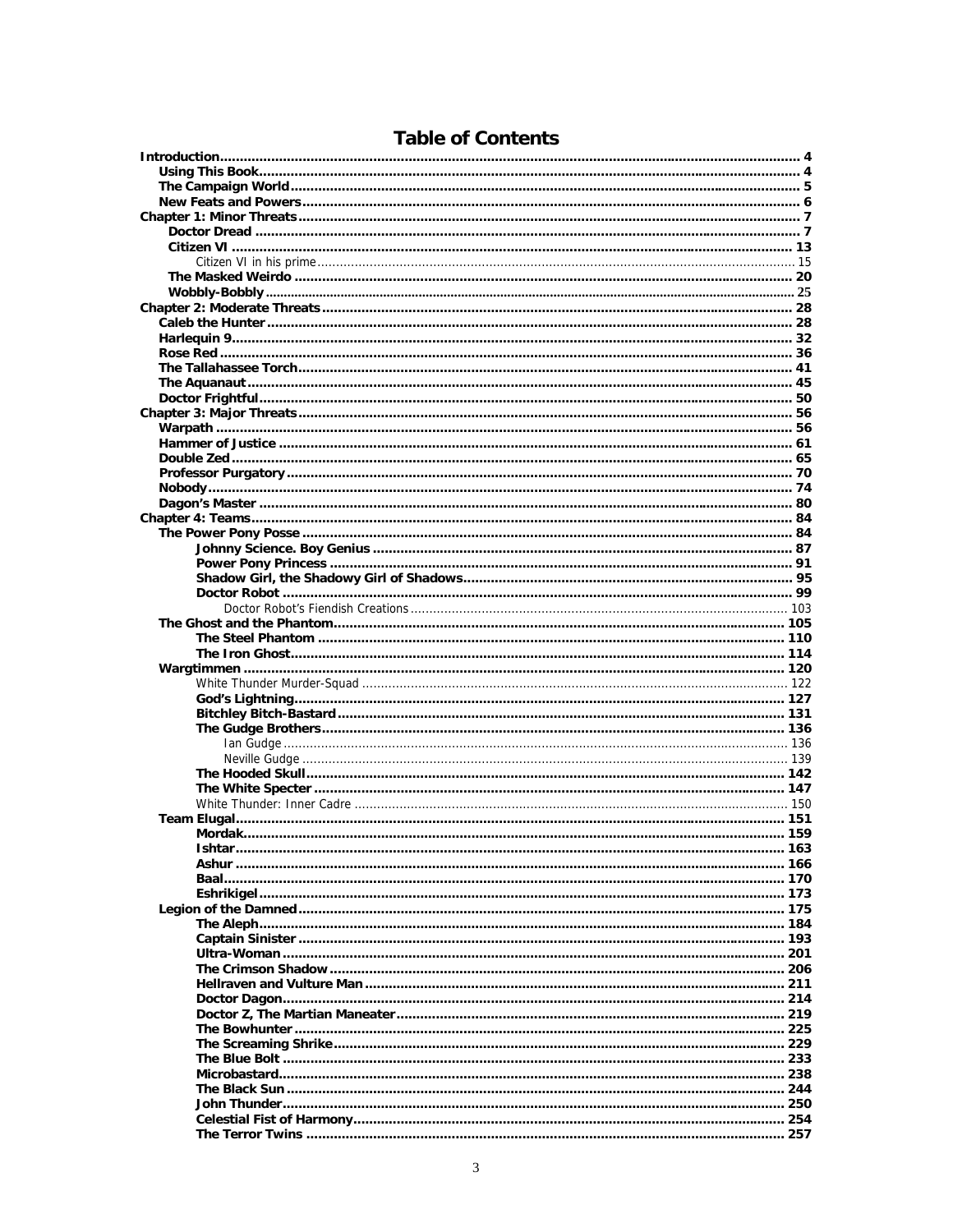



Don't you wish you had more villainy in your life? Well then congratulations on your purchase; you've come to the right place. This handy compendium of evil contains more than forty supervillains and more than a hundred adventure outlines, to serve all your needs for crime. From snarling street trash to cackling Cosmic Evil, we have every kind of villain you could possibly want and more! Five complete teams, dozens of independent villains—that's enough fiends, freaks, megalomaniacs and mutations to keep your players busy for years to come. It's time to seize the plunger of villainy and unblock the stubborn clog called justice!



The villains in this book are organized by power level, rather than in alphabetical order. We start with the weakest, and move up to the most dangerous. I've tried to give you as many low-level villains as I can, since they seem to be in short supply among the other Superlink sourcebooks I've seen, but I've also included a real world-eater or two.

After the individual villains we have five supervillain teams, which have also been organized from weakest to strongest.

The last team, the "Legion of the Damned" is an experimental concept—a supervillain team so hideously powerful that almost no PC superhero group will be able to defeat them directly. PCs will have to use cunning and guile to thwart their schemes.

At first glance, this book may look like a mishmash of different styles. The characters are designed not just for different PLs, but for different types of play entirely. This is intentional. Most GM's don't limit themselves to a single style or level of play—they need different types of NPCs for different types of adventures. So, to make this book as useful as possible, I've tried to give you villains with as wide a range of abilities and combat styles as I could. Some are gritty, some are lighthearted, but most can be both, depending on how you play them. If you need a sympathetic villain, I have some for you. If you need a villain who's utterly, totally evil, I have them too. If you need one who's complex and morally gray, I have them as well. Honorable villains? Got 'em. Despicable villains? Got 'em. Low lethality opponents? We have them. High-lethality opponents? We have them too. We have villains weak enough for a team of super-kids to take down and ones who are so tough that you'd do better to try